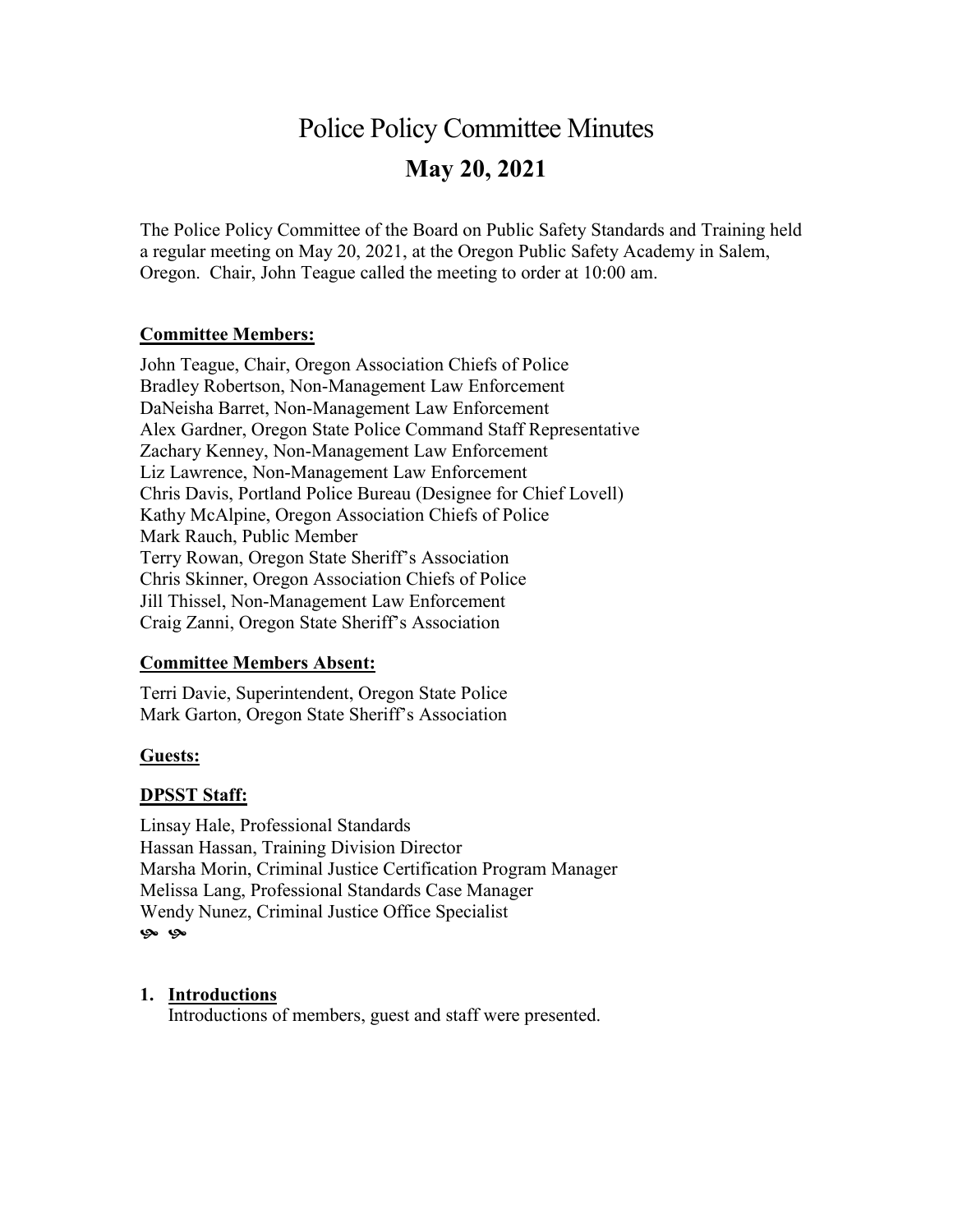## **2. Approve February 18, 2021 Meeting Minutes**

*Liz Lawrence moved to approve the minutes from the 2/18/2021, Police Policy Committee meeting. DaNeisha Barret seconded the motion. The motion passes, with Terry Rowan abstaining due to technical difficulties.* 

## **3. Approval for Changes to the Basic Police Curriculum**

Presented by Dr. Staci Yutzie

The Training Division requested the approval of the Police Policy Committee to make modifications to the Basic Police (BP) curriculum based on a multi-year collaborative effort to align training with constituent needs and evidence-based practices, both in content and delivery.

Background:

In May 2017, DPSST began the first of three phases of revision to the Basic Police curriculum. A separate Advisory Panel, comprised of citizens and police officers, was convened for each phase. The Board on Public Safety Standards and Training approved the Phase 1 revisions in January 2018, and the Phase 2 revisions in January 2019. Recommendations from both the Phase 3 Advisory Panel and a comprehensive administrative review of the entire program are included in this proposal.

The 2021 Basic Police curriculum consists of 16 weeks (640 hours) of academic and skills training designed to prepare new officers for the next step of their professional development, field training. Course topics and content are informed by academic research where possible. The program structure is aligned with research on effective learning practices. Opportunities for practice and feedback are built in throughout the program in the form of activities, role plays, skill drills, fragment drills, and scenario training.

Phase 3 revisions focused on criminal investigations and traffic safety, however a concurrent review of the complete program resulted in additional changes to program structure, course topics, content, application, assessment, and delivery methodologies.

*Zachary Kenney moved to recommend that the Board approve the updated 2021 Basic Police Curriculum. Mark Rauch seconded the motion. The motion carried unanimously.*

#### **4. Administrative Closures – Police / Regulatory Specialists** Presented by Linsay Hale

Staff presented the following professional standards cases to the Police Policy Committee for administrative closure.

|   | Name          |       | $DPSST\#$   Certification(s) | <b>Reason for Closure</b>                                                                                                                                                                                                           |
|---|---------------|-------|------------------------------|-------------------------------------------------------------------------------------------------------------------------------------------------------------------------------------------------------------------------------------|
| a | Nicholas Berg | 56785 | Basic                        | Berg resigned from the Umatilla<br><b>Tribal Police Department</b><br>(UTPD) in lieu of termination<br>for poor performance. Berg's<br>conduct is indicative of<br>insubordination and poor work<br>performance and not a violation |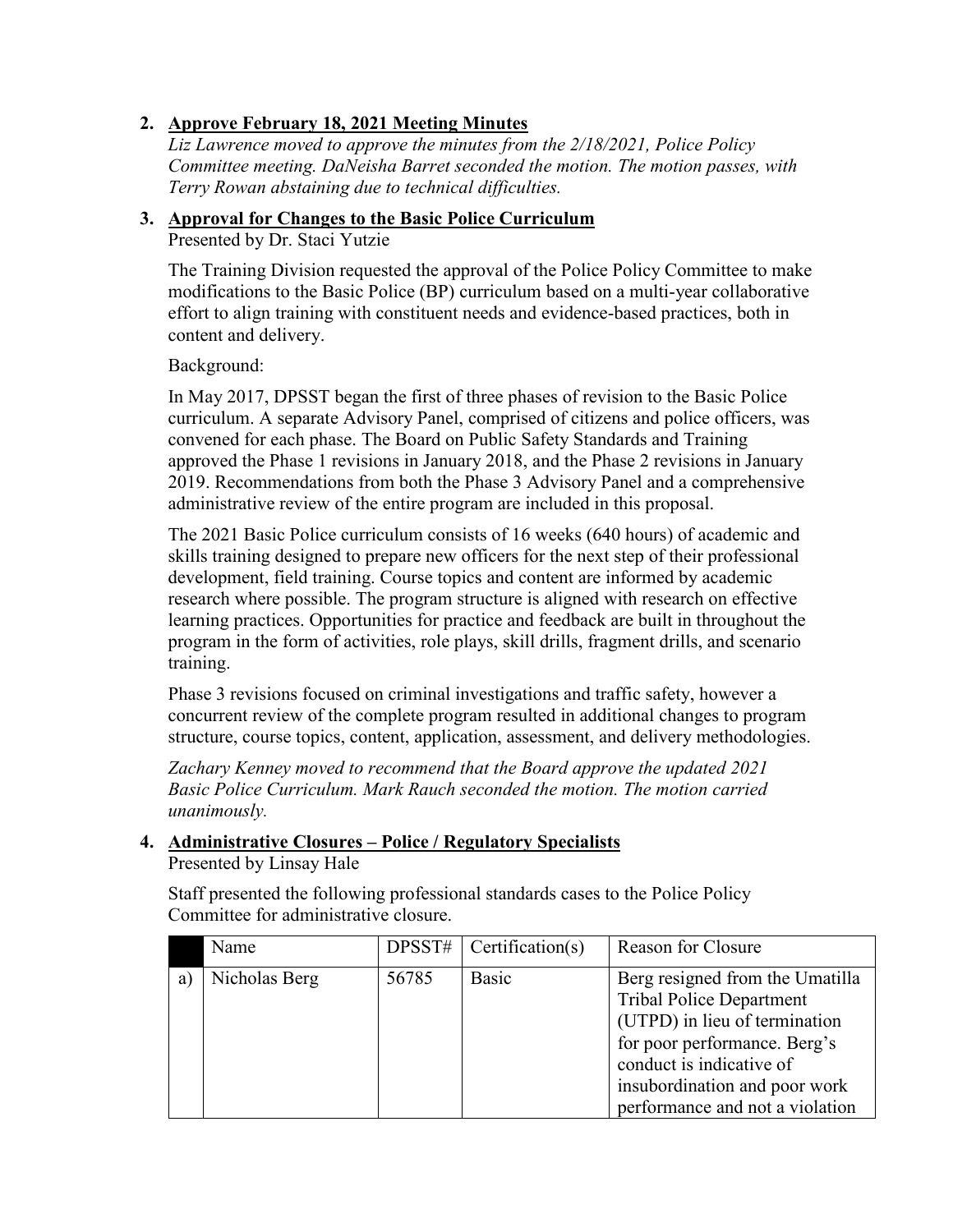|               |               |       |                                                        | of the Board's moral fitness<br>standards.                                                                                                                                                                                                                                                                                                                                                                                                                                                                                                                                                                                                                                                                                                                                                         |
|---------------|---------------|-------|--------------------------------------------------------|----------------------------------------------------------------------------------------------------------------------------------------------------------------------------------------------------------------------------------------------------------------------------------------------------------------------------------------------------------------------------------------------------------------------------------------------------------------------------------------------------------------------------------------------------------------------------------------------------------------------------------------------------------------------------------------------------------------------------------------------------------------------------------------------------|
| $\mathbf{b}$  | Jeffrey Davis | 28980 | Basic,<br>Intermediate,<br>Advanced and<br>Supervisory | DPSST opened a professional<br>standards case following Davis'<br>retirement during an active or<br>pending investigation. His<br>agency declined to provide<br>records and DPSST was<br>unsuccessful compelling the<br>release of the information<br>through legal channels. From the<br>information DPSST obtained<br>through the media, DPSST<br>surmised the separation was not<br>due to wrong doing on Davis'<br>part. Given the specific<br>circumstances of this case,<br><b>DPSST</b> recommended<br>administrative closure rather<br>than to pursue a federal case<br>which could impact DPSST's<br>future access to agency<br>personnel records. Davis'<br>records will be made available to<br>a potential employer should he<br>seek future employment in<br>public safety in Oregon. |
| $\mathbf{c})$ | Terry Kruger  | 21778 | Basic,<br>Supervisory and<br>Management                | Kruger was separated from the<br>West Linn Police Department<br>following his mishandling of a<br>tort claim. Kruger's conduct was<br>performance based and not a<br>moral fitness violation.                                                                                                                                                                                                                                                                                                                                                                                                                                                                                                                                                                                                      |
| $\mathbf{d}$  | Colin Tracy   | 46028 | Basic and<br>Intermediate                              | Tracy was arrested for Assault in<br>the 4 <sup>th</sup> Degree. The complainant<br>declined to press charges;<br>therefore, the arrest did not result<br>in a criminal disposition that<br>required Board review.                                                                                                                                                                                                                                                                                                                                                                                                                                                                                                                                                                                 |

*Zachary Kenney moved to approve the recommendations made by staff to administratively close the above listed cases. Liz Lawrence seconded the motion. The motion passed unanimously.* 

Two administrative closures for Austin Daugherty and Dylan Hansen were provided to the committee as information only as they were involved in the incident detailed in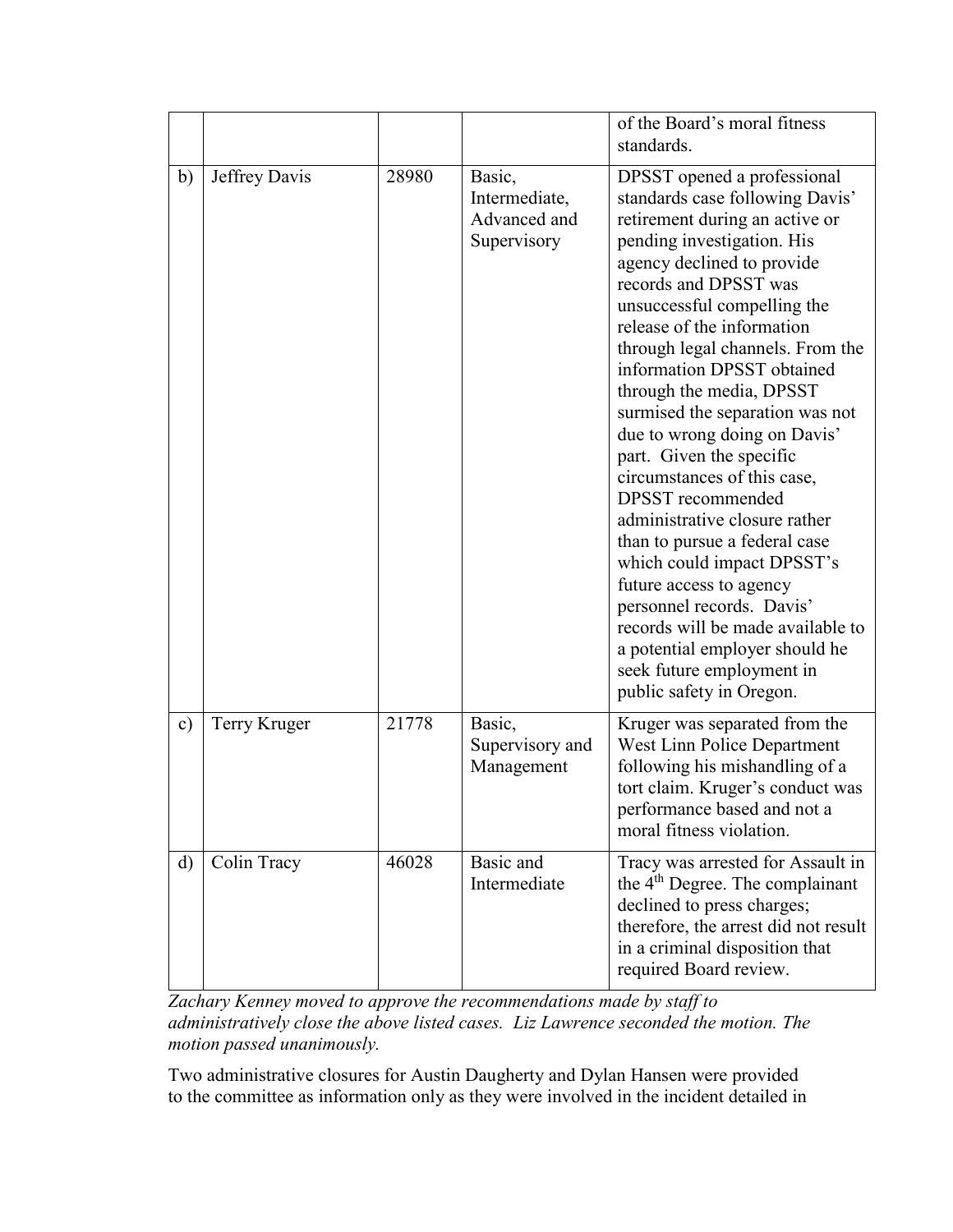Joseph DeLance's case. Daughter and Hansen were not certified at the time of their separation so their cases are deferred and will reopen if they obtain public safety employment in Oregon.

*DaNeishia moved to approve the recommendations made by staff to administratively close the above listed cases (d). Mark Rauch seconded the motion. The motion passes with Alex Gardner recused.* 

## **5. Orrin, Wallace (51611) Certification Review: Police**

Presented by Melissa Lang

#### *Reason for Discretionary Review*

On 1/10/20, Orrin Wallace resigned from the Coquille Police Department (CPD) as part of a settlement agreement. Wallace was untruthful during an investigation into his conduct surrounding his attempts to undermine the CPD and the City.

Staff has determined that Wallace's untruthfulness during investigations and conduct violates the Board's moral fitness standards.

*Orrin Wallace provided verbal mitigation for committee consideration.*

| Policy Committee Discussion/Vote                                                       | Second       | Vote                    | Outcome                         |
|----------------------------------------------------------------------------------------|--------------|-------------------------|---------------------------------|
| Bradley Robertson moved that the<br>Police Policy Committee adopt the<br>staff report. | Liz Lawrence | $13$ ayes;<br>$0$ nays; | Motion<br>Passed<br>Unanimously |

The committee discussed the moral fitness violation and identified the following aggravating and mitigating factors specific to this case:

- Aggravating:
	- o Wallace's behavior changed for the worse after he self-demoted from sergeant.
	- o Wallace's statements during the phone call to the Budget Committee member were full of reckless misinformation.
	- o Wallace stated during the phone call that he was going to make the Chief fail.
	- o Wallace's attempts to undermine the CPD and the City negatively impacted the effectiveness of the department and marred the professional reputation of staff.
- Mitigating:
	- o It was plausible that Wallace did not remember the phone call with the Budget Committee member because he was on prescription medications that could have affected his memory.
	- o The agency had a culture of dysfunction.
	- o Wallace had multiple roles Union President and Police Officer, it is not clear under which role he was operating under when he called the Budget Committee member.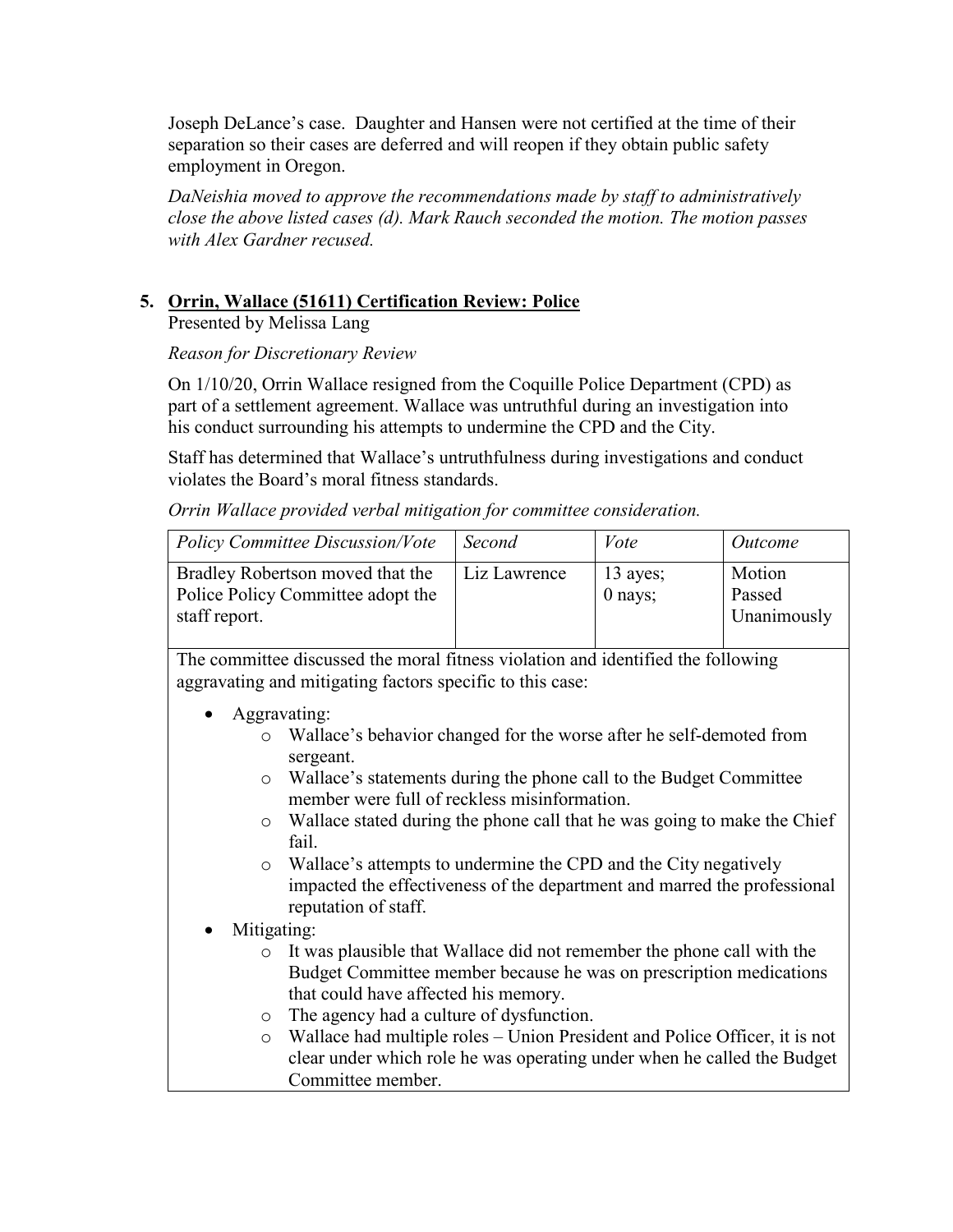| Wallace believed he did everything correctly with his workers'<br>$\circ$<br>compensation claim.<br>Wallace believed he did everything correctly with his workers'<br>$\circ$<br>compensation claim.                                                                            |                   |                                                                                                                 |                                 |  |  |
|---------------------------------------------------------------------------------------------------------------------------------------------------------------------------------------------------------------------------------------------------------------------------------|-------------------|-----------------------------------------------------------------------------------------------------------------|---------------------------------|--|--|
| Zachary Kenney moved, after<br>considering the identified violations<br>of the Board's moral fitness<br>standard and weighing the<br>aggravating and mitigating<br>circumstances unique to this case<br>that no Board action should be<br>taken against Orrin's certifications. | Mark Rauch        | 5 ayes;<br>8 nays;<br>(Teague,<br>Barret,<br>Lawrence,<br>McAlpine,<br>Thissel,<br>Zanni,<br>Skinner,<br>Rowan) | <b>Motion Failed</b>            |  |  |
| DaNeishia Barret moved, after<br>considering the identified violations<br>of the Board's moral fitness<br>standard and weighing the<br>aggravating and mitigating<br>circumstances unique to this case,<br>that Board action should be taken<br>against Orrin's certifications. | Chris Skinner     | 6 ayes;<br>7 nays;<br>(Robertson,<br>Gardner,<br>Kenney,<br>Davis, Rauch,<br>Zanni,<br>Rowan)                   | <b>Motion Failed</b>            |  |  |
| Mark Rauch moved, after<br>considering the identified violations<br>of the Board's moral fitness<br>standard and weighing the<br>aggravating and mitigating<br>circumstances unique to this case<br>that no Board action should be<br>taken against Orrin's certifications.     | Zachary<br>Kenney | 11 ayes;<br>2 nays;<br>(Lawrence,<br>Thissel)                                                                   | Motion<br>Passed<br>Unanimously |  |  |

## **6. DeLance, Joseph (57721) Certification Review: Police**

Presented by Melissa Lang

*Reason for Discretionary Review*

On 4/17/20, Joseph DeLance resigned from his position with the Deschutes County Sheriff's Office (DCSO) as a police officer while under investigation for an incident that occurred while attending the Department of Public Safety Standards and Training (DPSST) Basic Police Course 392 (BP392).

During the incident at DPSST, DeLance's conduct resulted in severe injury to another student which he failed to seek medical attention for and did not immediately report to DPSST staff or other authorities.

DeLance's account of the events appears less than truthful given the extent of the injuries to the student and opinions from medical professionals. Staff determined that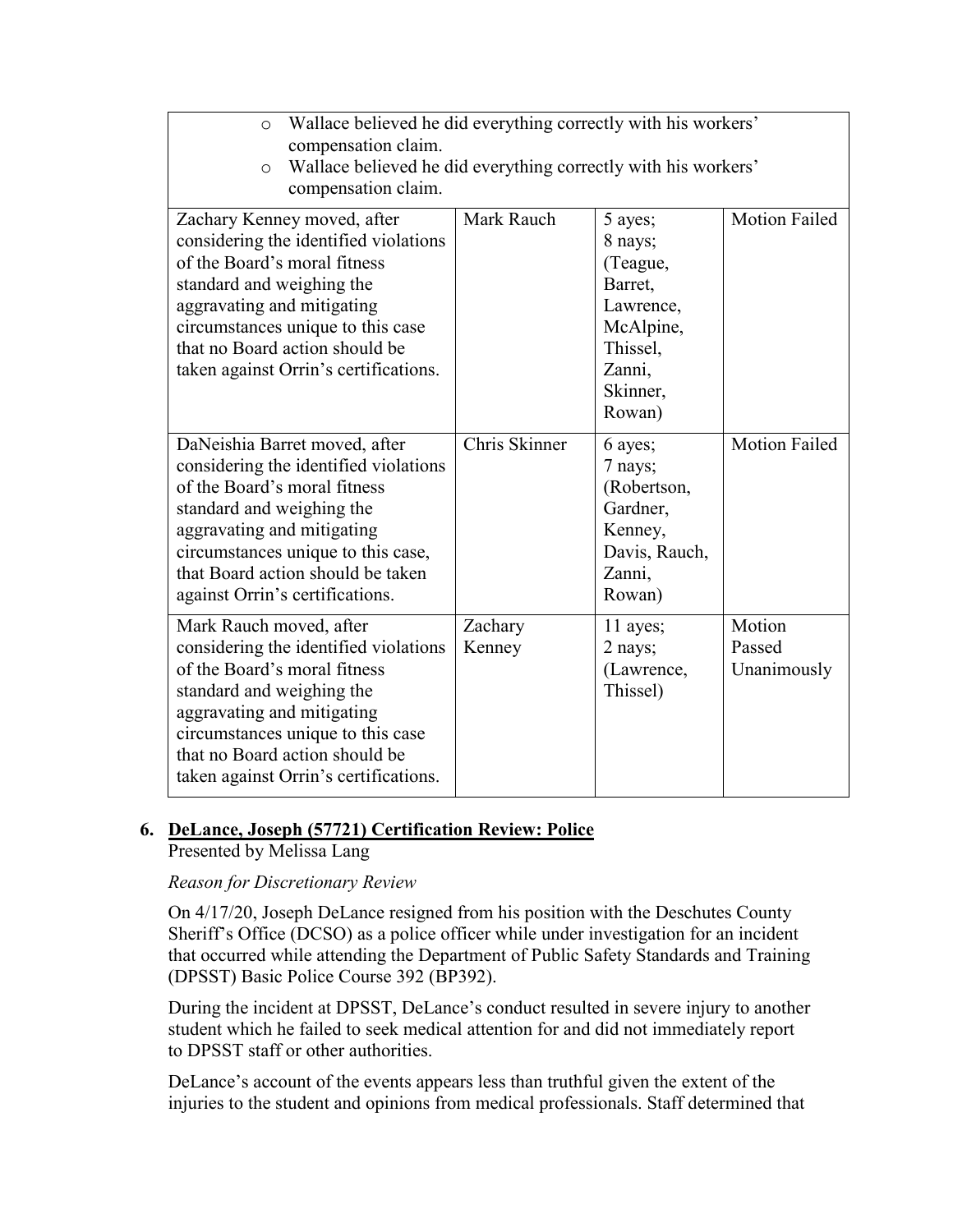DeLance's attempts to minimize both his behavior and the extent of the injuries to the other student, as well as his failure to properly report the incident violated the Board's moral fitness standards.

*Joseph DeLance provided verbal mitigation for committee consideration.*

| <b>Policy Committee Discussion/Vote</b>                                                                                                                                                                                                                                                                                                                                                                                                                                                                                                                                                                                                                                                                                                                                                                                                                                                                                                                                                                                                                                                                                                                                                                                                                   | Second                     | Vote                                                               | Outcome          |  |  |
|-----------------------------------------------------------------------------------------------------------------------------------------------------------------------------------------------------------------------------------------------------------------------------------------------------------------------------------------------------------------------------------------------------------------------------------------------------------------------------------------------------------------------------------------------------------------------------------------------------------------------------------------------------------------------------------------------------------------------------------------------------------------------------------------------------------------------------------------------------------------------------------------------------------------------------------------------------------------------------------------------------------------------------------------------------------------------------------------------------------------------------------------------------------------------------------------------------------------------------------------------------------|----------------------------|--------------------------------------------------------------------|------------------|--|--|
| Zachary Kenney recused himself due to a conflict of interest.                                                                                                                                                                                                                                                                                                                                                                                                                                                                                                                                                                                                                                                                                                                                                                                                                                                                                                                                                                                                                                                                                                                                                                                             |                            |                                                                    |                  |  |  |
| Liz Lawrence moved that the Police<br>Policy Committee adopt the staff<br>report.                                                                                                                                                                                                                                                                                                                                                                                                                                                                                                                                                                                                                                                                                                                                                                                                                                                                                                                                                                                                                                                                                                                                                                         | Mark Rauch                 | 12 ayes;<br>0 nays;<br>1 recused<br>(Kenney)                       | Motion<br>Passed |  |  |
| The committee discussed the moral fitness violation and identified the following                                                                                                                                                                                                                                                                                                                                                                                                                                                                                                                                                                                                                                                                                                                                                                                                                                                                                                                                                                                                                                                                                                                                                                          |                            |                                                                    |                  |  |  |
|                                                                                                                                                                                                                                                                                                                                                                                                                                                                                                                                                                                                                                                                                                                                                                                                                                                                                                                                                                                                                                                                                                                                                                                                                                                           |                            |                                                                    |                  |  |  |
| aggravating and mitigating factors specific to this case:<br>Aggravating:<br>DeLance's behavior that lead to the injury of an officer was reckless and<br>$\circ$<br>violated the Student Rules and Regulations of the DPSST Academy;<br>DeLance was practicing moves he learned at the academy without the<br>O<br>supervision of an instructor or the necessary safety equipment;<br>DeLance was employed as a certified corrections officer prior to his role<br>$\circ$<br>as a police officer, therefore he had prior experience as a public safety<br>professional;<br>DeLance's conduct threatened the efficient operations of the injured<br>$\circ$<br>officer's agency by removing an officer from being able to conduct his<br>duties;<br>DeLance's verbal mitigation statement reflected a continued minimization<br>$\circ$<br>of the incident when he stated that when he set the officer down he fell<br>over and landed on the ground, his treatment of another officer who was<br>injured is a poor reflection of police officers serving the public.<br>Mitigating:<br>The injured officer was a willing participant in the activities that led to his<br>$\circ$<br>injuries.<br>DeLance's conduct happened while off duty.<br>$\circ$ |                            |                                                                    |                  |  |  |
| Alex Gardner moved, after<br>considering the identified violations<br>of the Board's moral fitness<br>standard and weighing the<br>aggravating and mitigating<br>circumstances unique to this case,<br>that Board action should be taken<br>against DeLance's certifications.                                                                                                                                                                                                                                                                                                                                                                                                                                                                                                                                                                                                                                                                                                                                                                                                                                                                                                                                                                             | DaNeishia<br><b>Barret</b> | 10 ayes;<br>2 nays;<br>(Teague,<br>Rowan)<br>1 recused<br>(Kenney) | Motion<br>Passed |  |  |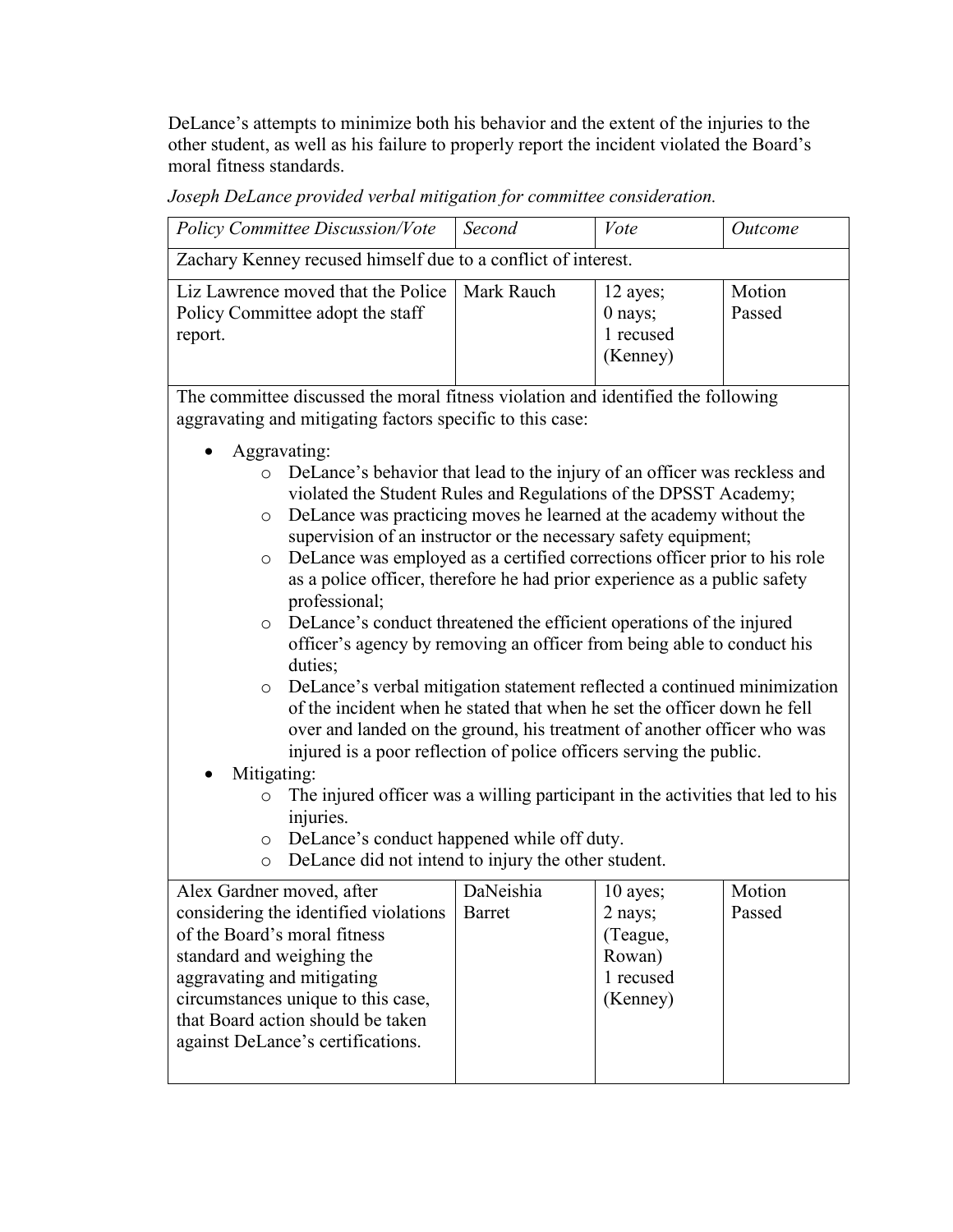| Bradley Robertson moved, after        | Mark Rauch | 12 ayes;  | Motion |
|---------------------------------------|------------|-----------|--------|
| considering the totality of the case, |            | $0$ nays; | Passed |
| that DeLance be ineligible to hold    |            | 1 recused |        |
| public safety certification for 3     |            | (Kenney)  |        |
| years.                                |            |           |        |

#### **7. Murphy, Mason (57721) Certification Review:**  Presented by Melissa Lang

*Reason for Discretionary Review*

On 7/29/20, Mason Murphy resigned from the Morrow County Sheriff's Office (MCSO), in lieu of termination for engaging in sexual intercourse while on duty and that he had failed to review MCSO policies as directed.

Staff determined that Murphy's conduct related to sexual activity violated the Board's moral fitness standards.

*Mason Murphy provided verbal mitigation for committee consideration.*

| <b>Policy Committee Discussion/Vote</b>                                                                                                                                                                                                                                              | Second       | Vote                    | <i>Outcome</i>                  |  |  |  |
|--------------------------------------------------------------------------------------------------------------------------------------------------------------------------------------------------------------------------------------------------------------------------------------|--------------|-------------------------|---------------------------------|--|--|--|
| Zachary Kenney moved that the<br>Police Policy Committee adopt the<br>staff report.                                                                                                                                                                                                  | Mark Rauch   | 13 ayes;<br>$0$ nays;   | Motion<br>Passed<br>Unanimously |  |  |  |
| The committee discussed the moral fitness violation and identified the following<br>aggravating and mitigating factors specific to this case:                                                                                                                                        |              |                         |                                 |  |  |  |
| Aggravating<br>The committee did not identify any aggravating factors.<br>Mitigating<br>Murphy's conduct was primarily an employment performance issue.<br>$\circ$                                                                                                                   |              |                         |                                 |  |  |  |
| Zachary Kenney moved, after<br>considering the identified violations<br>of the Board's moral fitness<br>standard and weighing the<br>aggravating and mitigating<br>circumstances unique to this case,<br>that no Board action should be<br>taken against Murphy's<br>certifications. | Alex Gardner | $13$ ayes;<br>$0$ nays; | Motion<br>Passed<br>Unanimously |  |  |  |

## **8. Shelby, Alec (57571) Certification Review: Police** Presented by Linsay Hale

## *Reason for Discretionary Review*

On January 8, 2019, Alec Shelby was terminated from his probationary employment with the Clatsop County Sheriff's Office (CCSO) following an investigation into allegations that he had made inappropriate comments to a co-worker, which included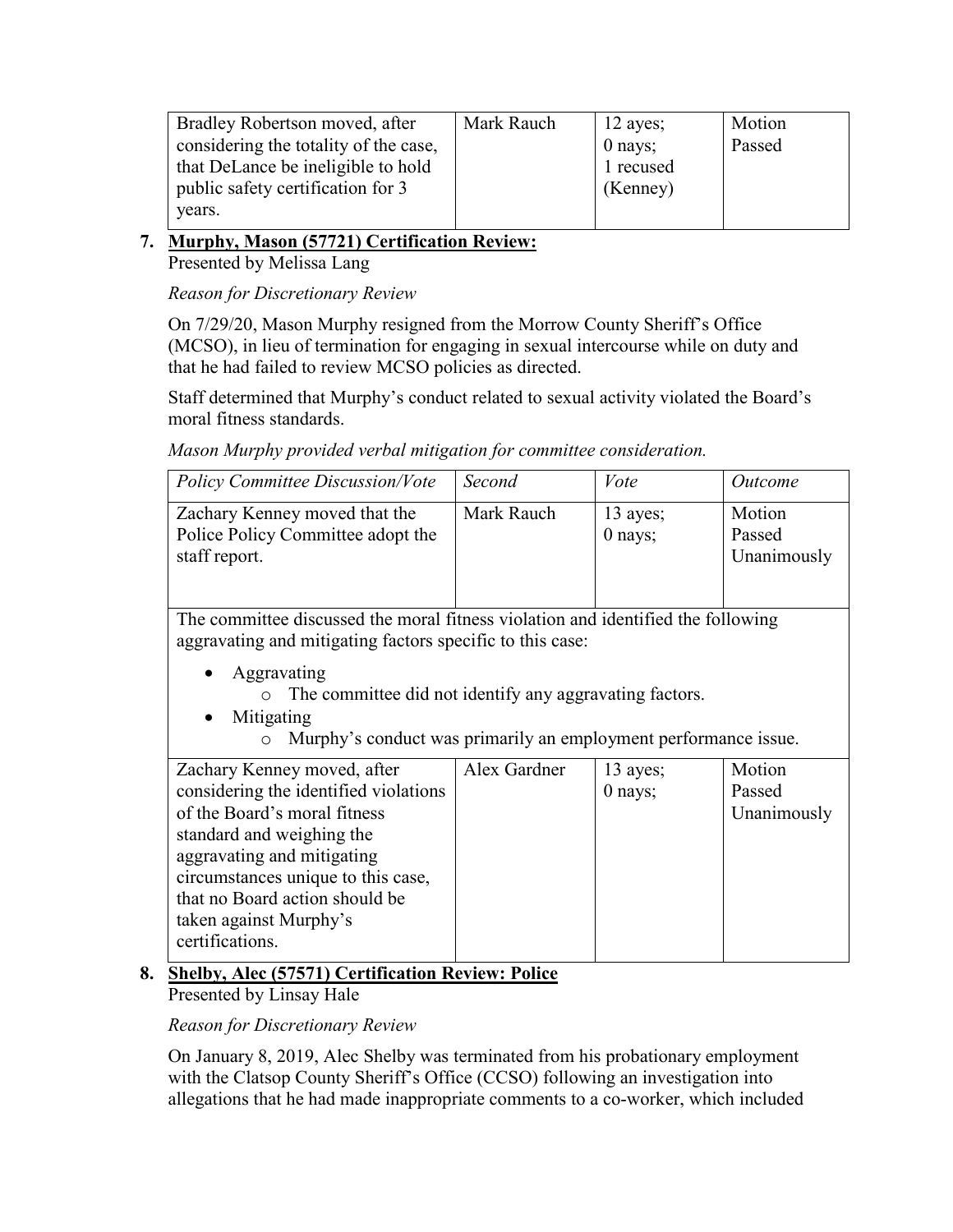calling a deputy working in the CCSO jail a "faggot" and talking about engaging in oral sex with a man.

Shelby admitted to being less than truthful with investigators when questioned about his behavior. It was later uncovered that Shelby was also misleading during the CCSO hiring process by repeatedly not reporting interviewing with another police agency when specifically asked.

Staff has determined that Shelby's conduct violates the Board's moral fitness standards.

| <b>Policy Committee Discussion/Vote</b>                                                                                                                                                                                                                                                                                                                                                                                                                                                       | Second                      | Vote                               | Outcome                         |
|-----------------------------------------------------------------------------------------------------------------------------------------------------------------------------------------------------------------------------------------------------------------------------------------------------------------------------------------------------------------------------------------------------------------------------------------------------------------------------------------------|-----------------------------|------------------------------------|---------------------------------|
| Alex Gardner moved that the Police<br>Policy Committee adopt the staff<br>report.                                                                                                                                                                                                                                                                                                                                                                                                             | <b>Bradley</b><br>Robertson | 13 ayes;<br>$0$ nays;              | Motion<br>Passed<br>Unanimously |
| The committee discussed the moral fitness violation and identified the following<br>aggravating and mitigating factors specific to this case:                                                                                                                                                                                                                                                                                                                                                 |                             |                                    |                                 |
| Aggravating:<br>Shelby was told approximately 30 minutes before being interviewed that<br>$\circ$<br>he should be honest and tell the truth.<br>Training records reflect that Shelby had completed the Code of Ethics<br>$\circ$<br>training the same month he called another deputy a "faggot" and lied in<br>his interview.<br>Shelby was dishonest and used discriminatory language.<br>$\circ$<br>Mitigating:<br>No mitigating circumstances were identified by the committee.<br>$\circ$ |                             |                                    |                                 |
| Alex Gardner moved, after<br>considering the identified violations<br>of the Board's moral fitness<br>standard and weighing the<br>aggravating and mitigating<br>circumstances unique to this case,<br>that<br>Board action should be taken<br>against Shelby's certification.                                                                                                                                                                                                                | Chris Skinner               | 13 ayes;<br>0 nays;<br>0 recused   | Motion<br>Passed<br>Unanimously |
| Liz Lawrence moved, after<br>considering the totality of the case,<br>that Shelby be ineligible to hold<br>public safety certification for a<br>lifetime.                                                                                                                                                                                                                                                                                                                                     | Alex Gardner                | 13 ayes;<br>$0$ nays;<br>0 recused | Motion<br>Passed<br>Unanimously |

**9. Litten, Kevin (44056) Certification Review: Police**

Presented by Linsay Hale

*Reason for Discretionary Review*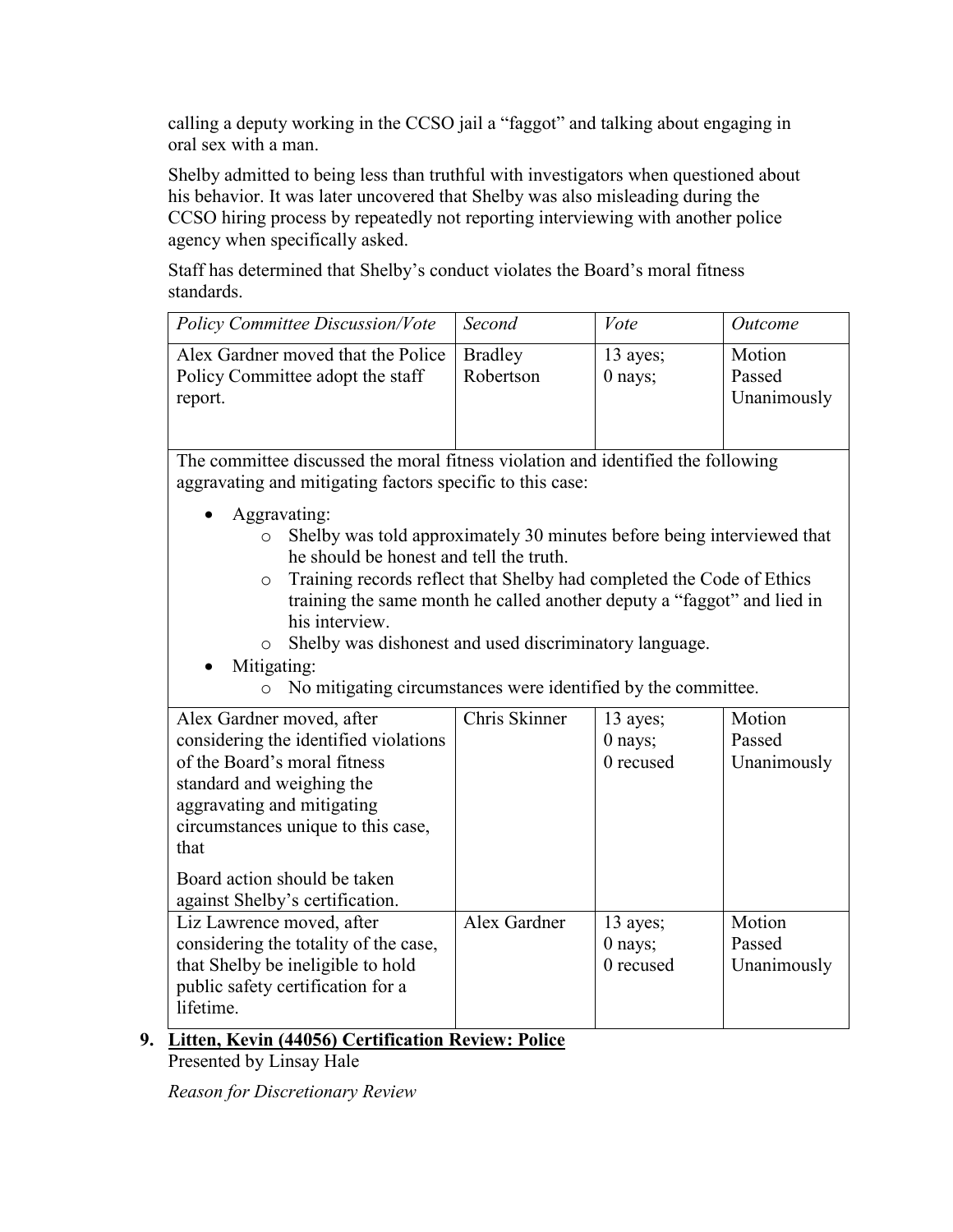On 7/17/19, Kevin Litten resigned from the Douglas County Sheriff's Office after an investigation was opened into his truthfulness during a separate investigation into his actions during a K9 search for a suspect.

This review is limited to Litten's untruthfulness during the investigation. Litten's performance during the search is indicative of poor decision making and does not reflect a moral fitness violation.

Staff has determined Litten's untruthfulness during the investigation violates the Board's moral fitness standards.

| <b>Policy Committee Discussion/Vote</b>                                          | Second         | Vote      | <i>Outcome</i> |  |  |
|----------------------------------------------------------------------------------|----------------|-----------|----------------|--|--|
| Liz Lawrence moved that the Police                                               | <b>Bradley</b> | 13 ayes;  | Motion         |  |  |
| Policy Committee adopt the staff                                                 | Robertson      | $0$ nays; | Passed         |  |  |
| report.                                                                          |                |           | Unanimously    |  |  |
|                                                                                  |                |           |                |  |  |
|                                                                                  |                |           |                |  |  |
| The committee discussed the moral fitness violation and identified the following |                |           |                |  |  |
| aggravating and mitigating factors specific to this case:                        |                |           |                |  |  |
| Aggravating                                                                      |                |           |                |  |  |
| The committee did not identify any aggravating factors.                          |                |           |                |  |  |
| Mitigating                                                                       |                |           |                |  |  |
| The discrepancies between Litten's account of events and those of the            |                |           |                |  |  |
| other parties were not significant enough to show that Litten was                |                |           |                |  |  |
| intentionally dishonest.                                                         |                |           |                |  |  |
| Litten's conduct could be addressed with further training.<br>$\bigcirc$         |                |           |                |  |  |
|                                                                                  |                |           |                |  |  |
| Liz Lawrence moved, after                                                        | Mark Rauch     | 13 ayes;  | Motion         |  |  |
| considering the identified violations                                            |                | 0 nays;   | Passed         |  |  |
| of the Board's moral fitness                                                     |                |           | Unanimously    |  |  |
| standard and weighing the                                                        |                |           |                |  |  |
| aggravating and mitigating                                                       |                |           |                |  |  |
| circumstances unique to this case                                                |                |           |                |  |  |
| that no Board action should be                                                   |                |           |                |  |  |

## **10. Timeus, Terry (17134) Certification Review: Police**

Presented by Linsay Hale

*Reason for Discretionary Review*

taken against Litten's certifications.

On 6/5/2020, DPSST received a complaint from the Clackamas County District Attorney (CCDA) alleging misconduct by former West Linn Police Chief Terry Timeus. The complaint included a CCDA Brady v. Maryland Report that sustained allegations that Timeus was responsible for inappropriately initiating a criminal investigation outside of the city of West Linn at the request of a personal acquaintance. It was ultimately determined that Timeus' acquaintance, who owned of a tow truck company, worked with the Timeus and the WLPD to have an employee of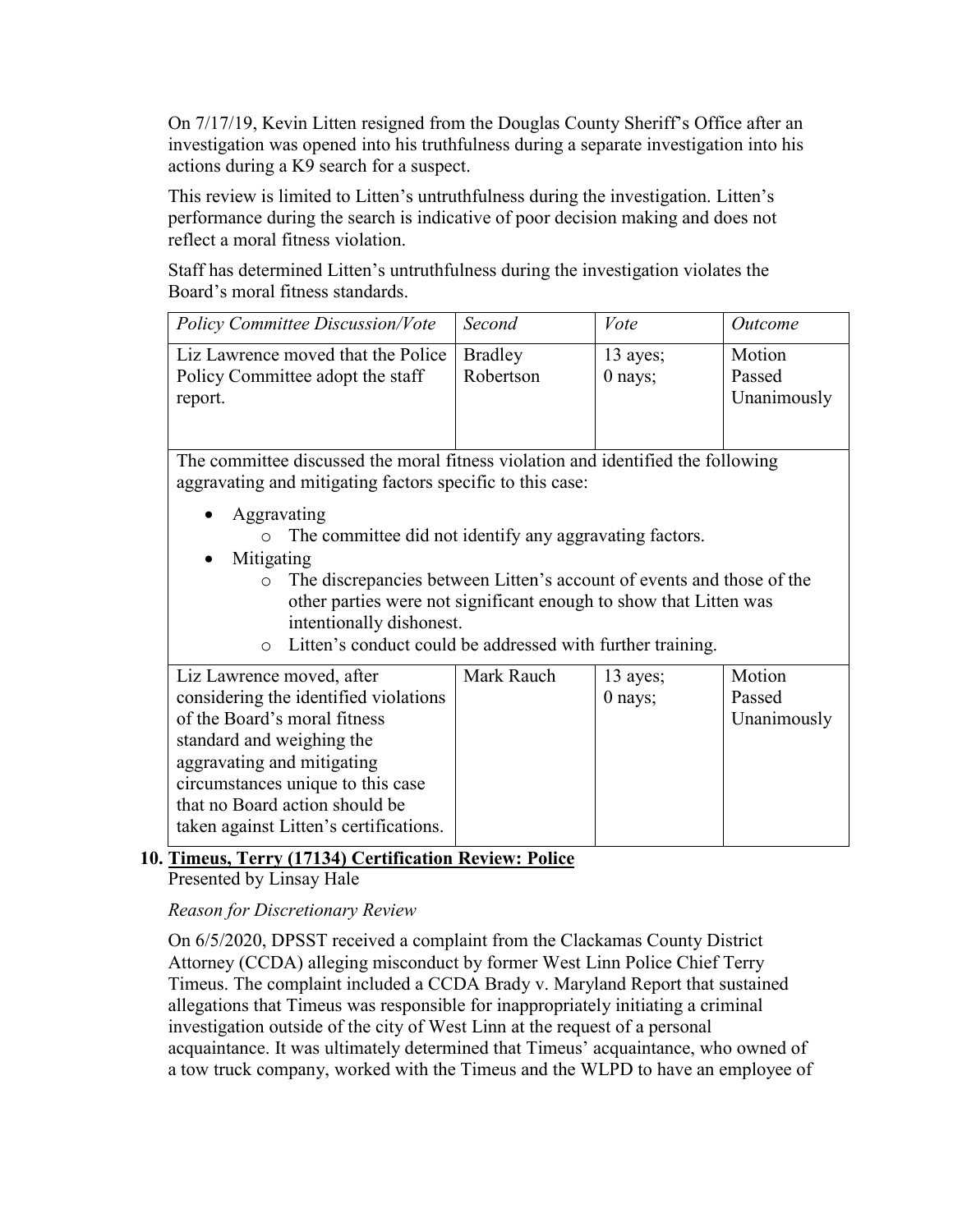the tow truck company arrested in order to hinder the employee's ability to file a civil complaint of racial discrimination against the acquaintance.

On 8/20/20, the complaint was presented to the Police Policy Committee (PPC) for disposition in accordance with OAR 259-008-0400(4). The PPC unanimously voted to have DPSST initiate a professional standards case based on the findings of the CCDA's findings.

| <b>Policy Committee Discussion/Vote</b>                                                                                                                                                                                                                                                                                                                                                                                                                                                                                                                                                                                                                                                                                                                                                                  | Second                     | Vote                  | Outcome                         |  |
|----------------------------------------------------------------------------------------------------------------------------------------------------------------------------------------------------------------------------------------------------------------------------------------------------------------------------------------------------------------------------------------------------------------------------------------------------------------------------------------------------------------------------------------------------------------------------------------------------------------------------------------------------------------------------------------------------------------------------------------------------------------------------------------------------------|----------------------------|-----------------------|---------------------------------|--|
| DaNeishia Barret moved that the<br>Police Policy Committee adopt the<br>staff report.                                                                                                                                                                                                                                                                                                                                                                                                                                                                                                                                                                                                                                                                                                                    | Liz Lawrence               | 13 ayes;<br>$0$ nays; | Motion<br>Passed<br>Unanimously |  |
| The committee discussed the moral fitness violation and identified the following<br>aggravating and mitigating factors specific to this case:<br>Aggravating:<br>Timeus had a conflict of interest in a case and remained inappropriately<br>$\circ$<br>involved throughout the investigation;<br>Timeus violated ethical practices;<br>$\circ$<br>Timeus initiated an investigation for an acquaintance who wanted to<br>$\circ$<br>discredit a man who was about to file a racial discrimination suit against<br>him;<br>Timeus authorized the sharing of confidential attorney-client information<br>$\circ$<br>related to a discrimination case against the complainant;<br>Timeus served as the Chief of Police and received adequate ongoing<br>$\circ$<br>training over the course of his career; |                            |                       |                                 |  |
| Timeus' actions discredited the policing profession.<br>$\circ$<br>Mitigating:<br>No mitigating circumstances were identified.                                                                                                                                                                                                                                                                                                                                                                                                                                                                                                                                                                                                                                                                           |                            |                       |                                 |  |
| Chris Davis moved, after<br>considering the identified violations<br>of the Board's moral fitness<br>standard and weighing the<br>aggravating and mitigating<br>circumstances unique to this case,<br>that Board action should be taken<br>against Timeus' certifications.                                                                                                                                                                                                                                                                                                                                                                                                                                                                                                                               | DaNeishia<br><b>Barret</b> | 13 ayes;<br>$0$ nays; | Motion<br>Passed<br>Unanimously |  |
| Bradley Robertson moved, after<br>considering the totality of the case,<br>that Timeus be ineligible to hold                                                                                                                                                                                                                                                                                                                                                                                                                                                                                                                                                                                                                                                                                             | Liz Lawrence               | 13 ayes;<br>0 nays;   | Motion<br>Passed<br>Unanimously |  |

public safety certification for a

lifetime.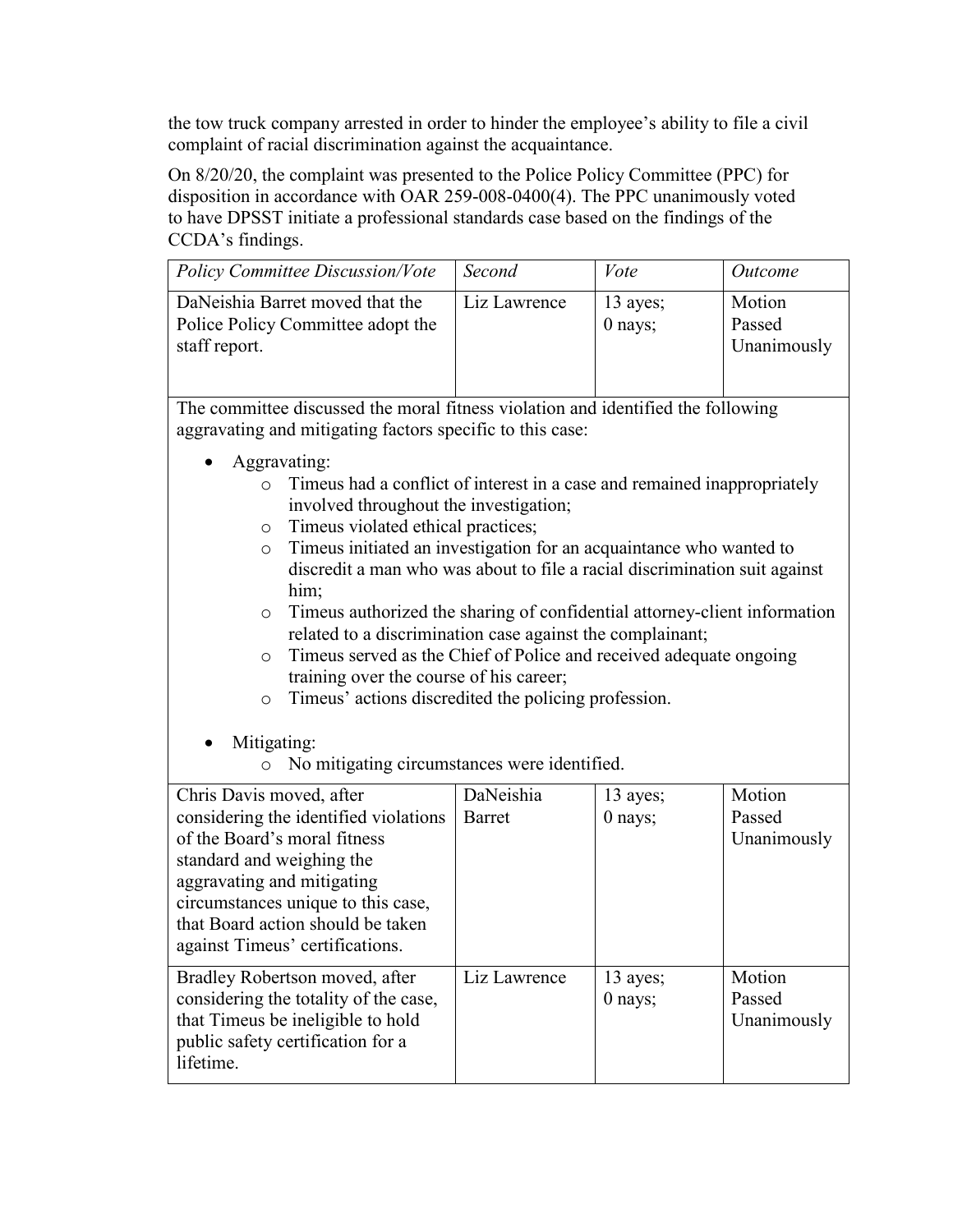## **11. Reeves, Tony (44804) Certification Review: Police**

Presented by Linsay Hale

#### *Reason for Discretionary Review*

On 6/16/2020, Tony Reeves was terminated from his position with the West Linn Police Department (WLPD) following an internal investigation resulting from a determination made by the Clackamas County District Attorney (CCDA) to exclude Reeves from being called as a witness in any criminal case (commonly known as a Brady determination).

The CCDA completed a Brady v. Maryland Review on 5/29/20, after becoming aware of the settlement of a civil lawsuit filed by a man Reeves had arrested in 2017. The CCDA found sufficient evidence to show that Reeves:

- Failed to Preserve Exculpatory Evidence
- Unlawfully Recorded Without Consent
- Improperly Seized and Disclosure of Confidential Attorney-Client Information
- Failed to Disclose Exculpatory/Impeachment Evidence.

Staff determined that Reeves' conduct that led to his termination, and his untruthfulness during subsequent litigation violates the Board's moral fitness standards.

| <b>Policy Committee Discussion/Vote</b>                                                                                                       | Second                                                                                                                                         | Vote                  | <i>Outcome</i>   |  |  |  |
|-----------------------------------------------------------------------------------------------------------------------------------------------|------------------------------------------------------------------------------------------------------------------------------------------------|-----------------------|------------------|--|--|--|
| DaNeishia Barret recused herself from board action and eligibility period.                                                                    |                                                                                                                                                |                       |                  |  |  |  |
| DaNeisha Barret moved that the<br>Police Policy Committee adopt the<br>staff report.                                                          | Liz Lawrence                                                                                                                                   | 13 ayes;<br>$0$ nays; | Motion<br>Passed |  |  |  |
| The committee discussed the moral fitness violation and identified the following<br>aggravating and mitigating factors specific to this case: |                                                                                                                                                |                       |                  |  |  |  |
| Aggravating:                                                                                                                                  |                                                                                                                                                |                       |                  |  |  |  |
| $\circ$                                                                                                                                       | Reeves' actions negatively impacted the public's trust in policing                                                                             |                       |                  |  |  |  |
| throughout the state;                                                                                                                         |                                                                                                                                                |                       |                  |  |  |  |
| $\circ$                                                                                                                                       | Reeves purposefully omitted information related to a criminal<br>investigation and during a subsequent deposition;                             |                       |                  |  |  |  |
| Reeves intentionally deleted text messages between himself and the<br>$\circ$                                                                 |                                                                                                                                                |                       |                  |  |  |  |
| complainant that were related to a criminal case;                                                                                             |                                                                                                                                                |                       |                  |  |  |  |
| Reeves disclosed improperly seized attorney-client privileged<br>$\circ$                                                                      |                                                                                                                                                |                       |                  |  |  |  |
|                                                                                                                                               | information to the complainant regarding a discrimination case against                                                                         |                       |                  |  |  |  |
| the complainant;                                                                                                                              |                                                                                                                                                |                       |                  |  |  |  |
| $\circ$                                                                                                                                       | Reeves pursued a criminal case despite being aware of the apparent<br>conflicts of interest and seeming racial motivations of the complainant; |                       |                  |  |  |  |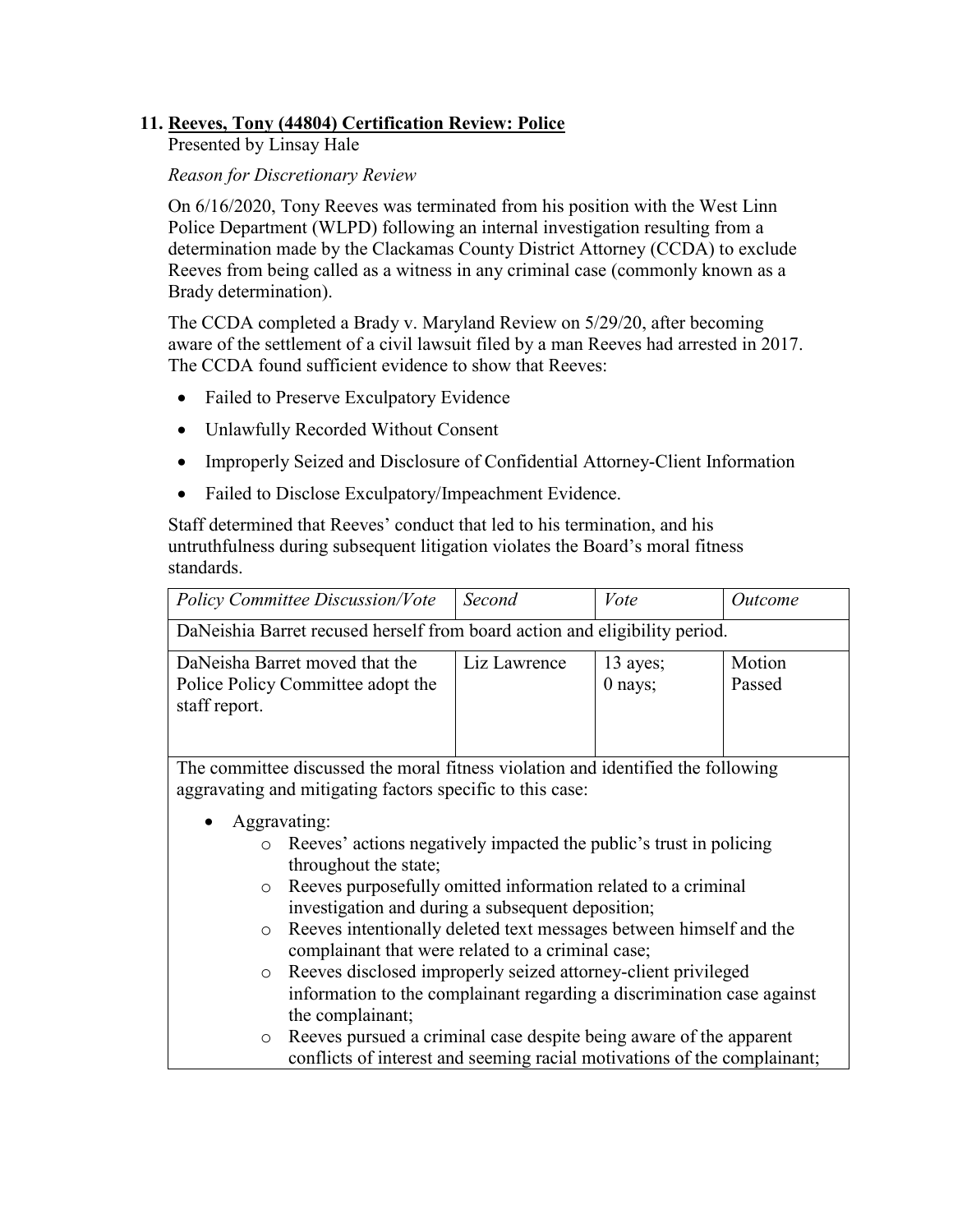- o Reeves intentionally omitted information from his reporting about the relationship between the complainant and the Chief of Police, and the racist text messages that were sent to him by the complainant;
- o Reeves initiated an arrest that ultimately was found to have violated the civil rights of the person arrested;
- o Reeves did not report unethical behavior of the Chief;
- o Reeves' conduct was conspiratorial in nature;
- o Reeves received adequate, ongoing training over the course of his career;
- o Reeves had multiple opportunities to change course in his investigation but did not;
- o The District Attorney had to review 540 cases that you were involved in as a result of your behavior.
- Mitigating:
	- o Reeves did not engage in sending racist text messages, and appeared to ignore the complainant's racist comments instead of indulging in them.

| Liz Lawrence moved, after             | Mark Rauch   | 12 ayes;  | Motion      |
|---------------------------------------|--------------|-----------|-------------|
| considering the identified violations |              | $0$ nays; | Passed      |
| of the Board's moral fitness          |              | 1 recused | Unanimously |
| standard and weighing the             |              | (Barret)  |             |
| aggravating and mitigating            |              |           |             |
| circumstances unique to this case,    |              |           |             |
| that Board action should be taken     |              |           |             |
| against Reeves' certifications.       |              |           |             |
| Bradley Robertson moved, after        | Liz Lawrence | 12 ayes;  | Motion      |
| considering the totality of the case, |              | $0$ nays; | Passed      |
| that Reeves be ineligible to hold     |              | 1 recused | Unanimously |
| public safety certification for a     |              | (Barret)  |             |
| lifetime.                             |              |           |             |

## **12. DPSST's Role in HR218/Law Enforcement Office Safety Act (LEOSA)**

Presented by Linsay Hale

HR 218, also known as the Law Enforcement Officer Safety Act (LEOSA), is a federal law that creates a pathway for qualified law enforcement officers and qualified retired law enforcement officers to carry a concealed firearm across state lines. HR 218 was signed into law in 2004 and has been amended twice since then.

In 2005 DPSST provided an information packet that outlined a PPC reviewed state standard that would assist retired law enforcement officers in obtaining the firearms qualifications required by HR218 as one of the components to carry a concealed firearms. This program has not been reviewed since 2005.

DPSST recommended updating the program to current standards making the resources available online and eliminated the need to maintain a list of providers for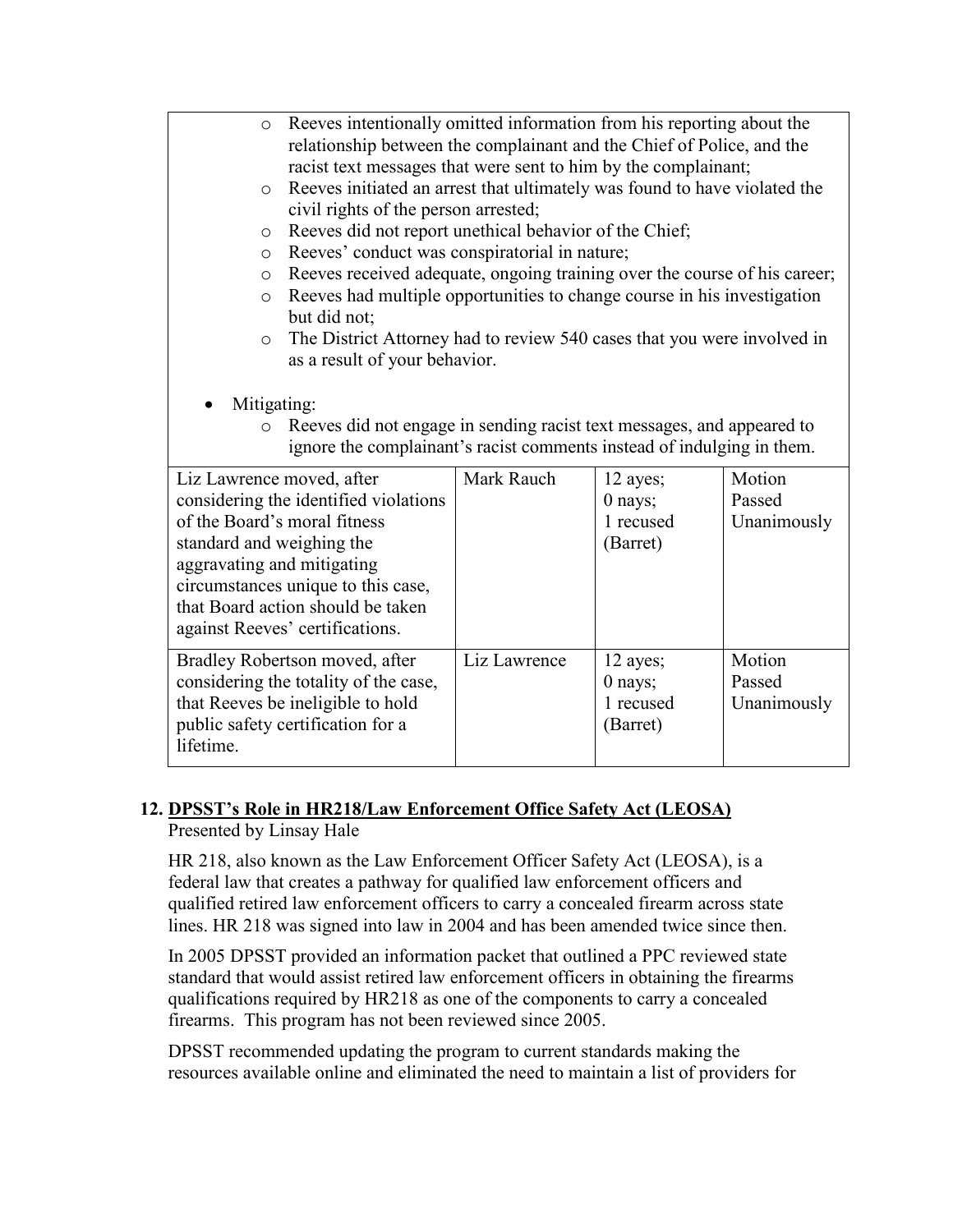firearms qualifications, instead deferring to the cardholder's current or former employer.

Decision:

By consensus the committee decided to recommend to the Board that DPSST discontinue keeping a list of firearms instructors for HR218 instead working with the agencies to develop a best practices document regarding what should be in a firearms course for HR218 participation and post a sample qualification card that may be used by agencies that do not have their own.

## **Department Update**

Marsha Morin Reported:

- Welcome to Chris Skinner and Terry Rowan on the Police Policy Committee
- Cases
	- o 109 total
	- o 72 ready for review
	- o 36 pending or waiting for criminal disposition,
- The Applicant Review Committee has met twice so far and reviewed two cases in which the determined to take no action against those officers pre-employment criminal conduct based on the specific circumstances of those cases.
- We are expanding our audit program. Originally the Agency Compliance Review focused on ensuring DPSST and agency information matched and agencies were in compliance. In addition to the ACR's, with a continued focus of educating agencies of the requirements, DPSST is adding focused audits such as reporting officers on leave; FTM documents are on file at agencies, etc.
- Workgroups:
	- o Arbitration Workgroup: The workgroup will have its first meeting in next week. The intent is to review the actions to be taken when an arbitrator reinstates an officer who has sustained moral fitness violations.
	- o Field Training Officer (FTO) Certification and Training: The workgroup had their first meeting in May. Consensus from the group is there should be a certification for FTO's who are administering the field training portion of the mandated basic courses.
	- o Waiver Review (Pending) –the Board approved the creation of a workgroup to review the rules regarding waivers to attend the basic academy specifically the number of years before an officer must re-attend the full basic academy. Currently officers must attend a career officer development course after 2 ½ years separation from employment and full basic academy after 5 years.
	- o Physical Standards —the Board approved the creation of a workgroup to evaluate the current physical standards requirement to determine if the standards should be a pre-academy standard rather than a pre-employment standard.

Linsay Hale Reported: